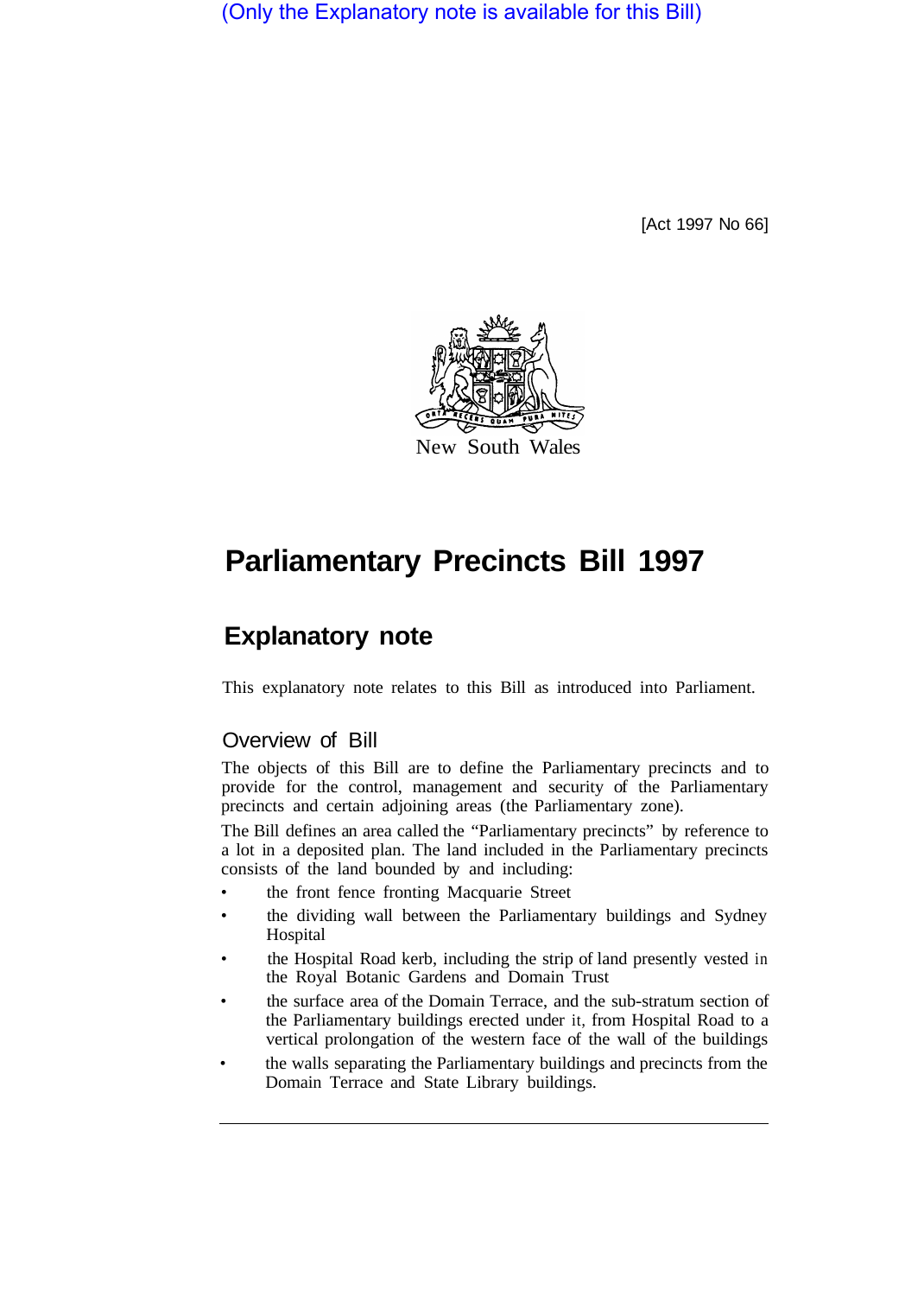Explanatory note

The Bill provides that the Parliamentary precincts are under the control and management of the Presiding Officers, and vests title to the Parliamentary precincts in a corporation called the Corporation of the Presiding Officers of the Parliament of New South Wales, which is to be managed by the Presiding Officers.

The Bill also defines an area called the "Parliamentary zone" by reference to a deposited plan. The land included in the Parliamentary zone consists of land to the north and south of the Parliamentary precincts. The Bill provides for arrangements to be made in connection with the Parliamentary zone for security purposes.

The Bill also deals with the powers of the Presiding Officers and police officers to exclude persons from the Parliamentary precincts and the Parliamentary zone, and provides for a memorandum of understanding to be entered into by the Presiding Officers and the Commissioner of Police regarding the exercise of police functions in the Parliamentary precincts and Parliamentary zone.

It is not intended by the Bill to affect or extend existing powers to exclude Members of either House from any part of the Parliamentary precincts.

## Outline of provisions

#### **Part 1 Preliminary**

**Clause l** sets out the name (also called the short title) of the proposed Act.

**Clause 2** provides for the commencement of the proposed Act on the date of assent by the Governor.

**Clause 3** contains definitions used in the proposed Act.

**Clause 4** defines the term "Presiding Officer", and provides that the expression covers persons acting for a Presiding Officer. It also provides for the Presiding Officers to act jointly and individually.

**Clause 5** defines who are "authorised officers" for the purposes of the proposed Act. The expression is used in several clauses, including that dealing with the enforcement of directions.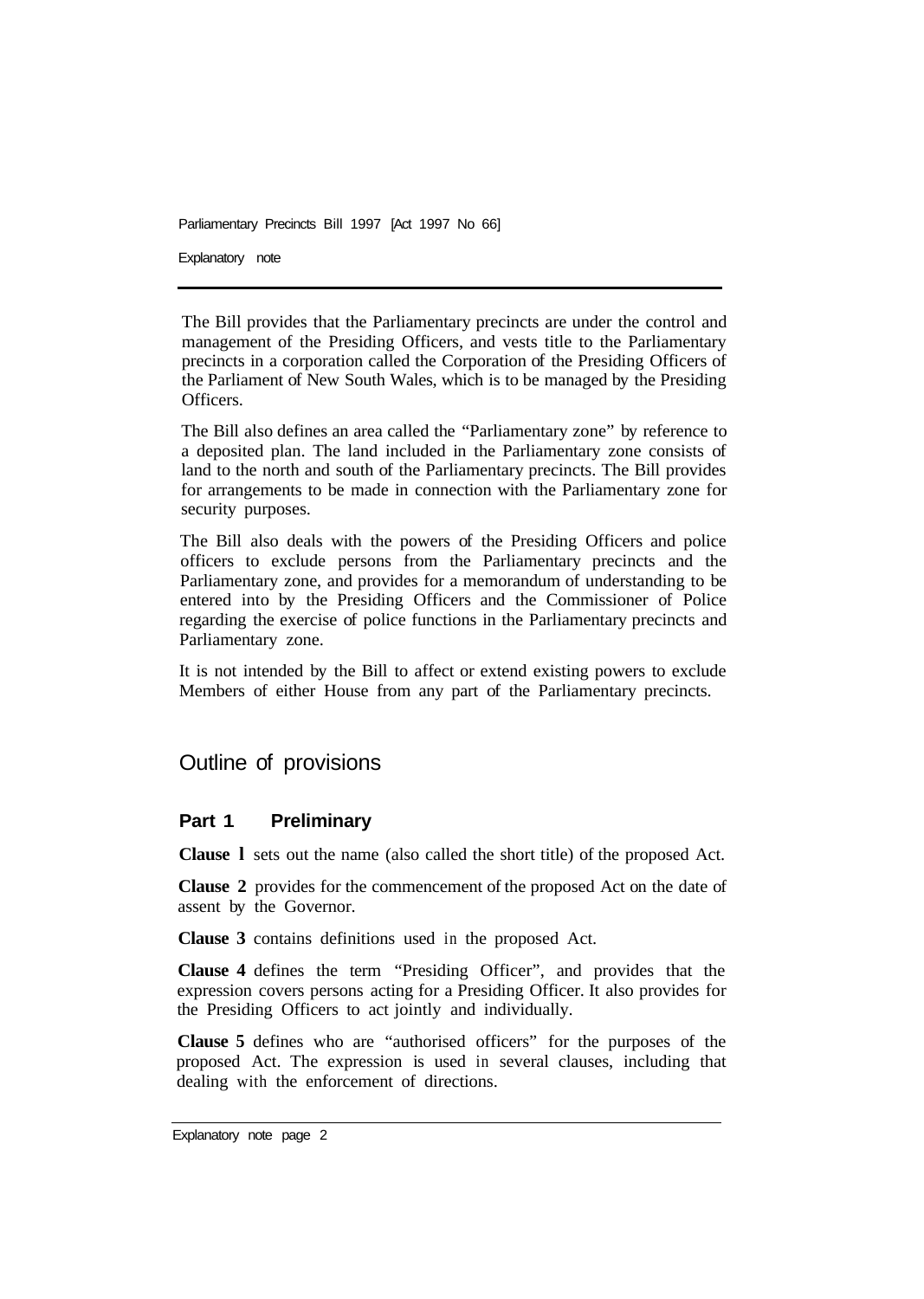Explanatory note

#### **Part 2 Parliamentary precincts**

**Clause 6** defines the Parliamentary precincts by reference to a lot in a Deposited Plan specified in Schedule **1.** 

**Clause 7** vests the control and management of the Parliamentary precincts in the Presiding Officers jointly, subject to the powers of each House to control and manage its own affairs and proceedings.

**Clause 8** vests title to the Parliamentay precincts in a corporation created by the proposed Act called the "Corporation of the Presiding Officers of the Parliament of New South Wales". The land is vested free from estates and interests, but existing easements are preserved. The clause provides that no part of the Parliamentary precincts can be compulsorily acquired without an Act of Parliament, and the Corporation cannot sell or dispose of any part of the Parliamentary precincts.

**Clauses 9** and **10** enable the Corporation to grant leases, licences and easements (including a special class of easements under the *Conveyancing Act 1919,* called easements in gross).

**Clause 11** enables the Corporation to grant and be granted licences dealing with particular matters, including access to underground pipes and cables.

**Clause 12** enables other land used for Parliamentary purposes to be treated as if it were part of the Parliamentary precincts, if both Houses so resolve.

**Clause 13** establishes the Corporation of the Presiding Officers of the Parliament of New South Wales.

#### **Part 3 Parliamentary zone**

**Clause 14** defines the Parliamentary zone by reference to a Deposited Plan specified in Schedule 2.

**Clause 15** authorises the Presiding Officers to enter into arrangements with the police for preserving security in the Parliamentary zone, and for restricting public access on ceremonial occasions or in the event of disturbances (whether or not directed at Parliament or any members of Parliament).

**Clause 16** requires notice to be given to the chief executive officers of the State Library and Sydney Hospital of security measures being taken in the Parliamentary zone.

**Clause 17** enables other premises in the vicinity of the Parliamentary precincts to be treated as if they were part of the Parliamentary zone.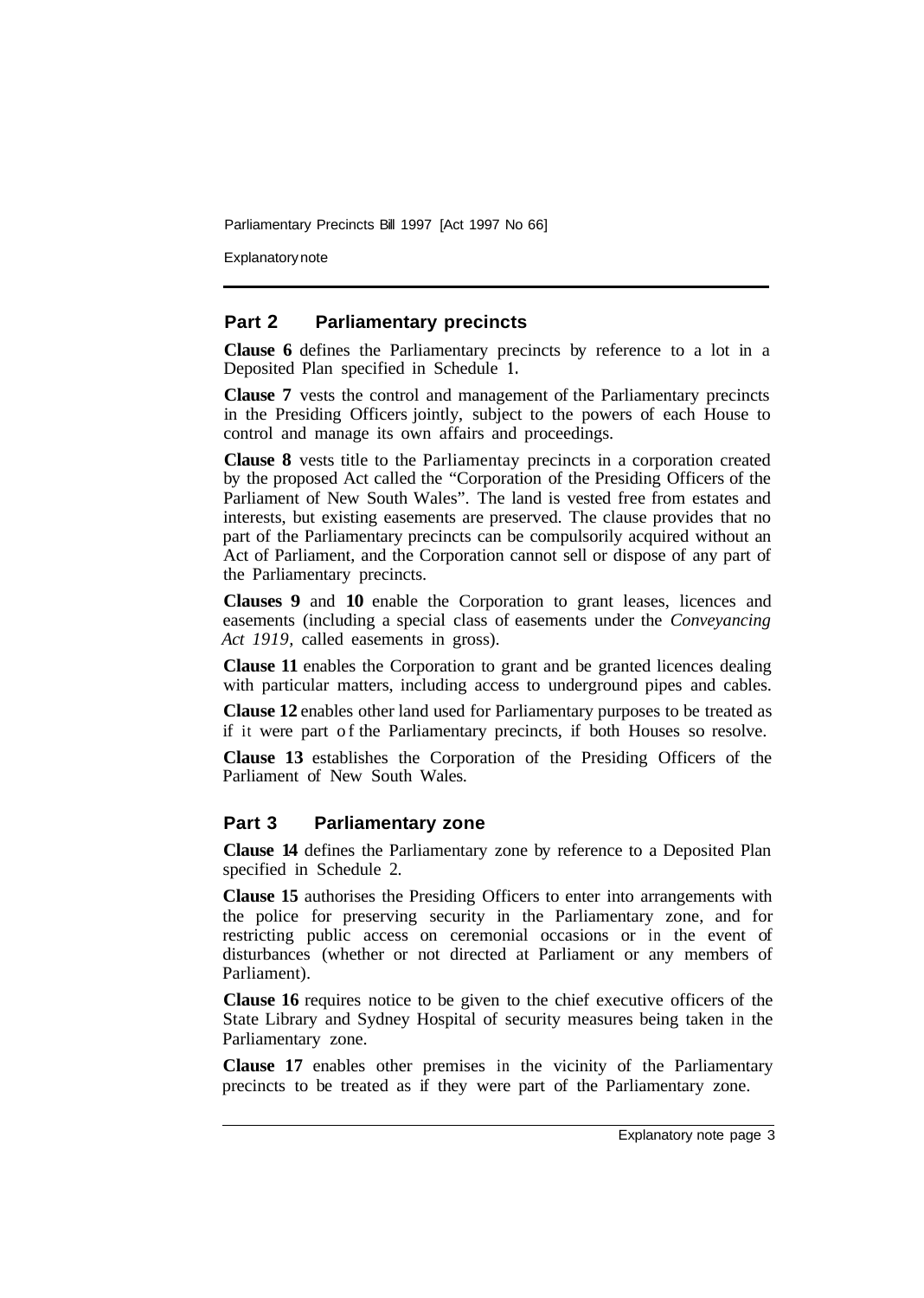Explanatory note

#### **Part 4 Directions and removal of persons**

**Clause 18** gives power for directions to be given directing persons to leave or not enter the Parliamentary precincts or directing that persons be removed from the Parliamentary precincts or prevented from entering the Parliamentary precincts.

**Clause 19** makes it an offence for a person to disobey a lawful direction to leave or not enter the Parliamentary precincts, and requires a person who disobeys such a direction to state his or her name and address. A power of arrest is conferred in relation to a person who refuses or fails to leave or who refuses to state his or her name and address.

**Clause 20** empowers authorised officers to remove persons from the Parliamentary precincts or to prevent their entry to the Parliamentary precincts.

**Clause 21** gives power for police officers, in the course of taking measures under proposed section 15, to direct persons to leave or not enter the Parliamentary zone.

**Clause 22** makes it an offence for a person to disobey such a direction to leave or not enter the Parliamentary zone.

**Clause 23** empowers police officers, in the course of taking measures under proposed section 15, to remove persons from the Parliamentary zone or to prevent their entry to the Parliamentary zone.

**Clause 24** makes it clear that powers can be exercised under the Part in relation to directions however described or given, and whether or not Parliament is in session.

**Clause 25** provides that the Part does not apply to members of either House.

#### **Part 5 Miscellaneous**

**Clause 26** provides for the saving of existing Parliamentary powers, privileges and immunities. It also provides that the proposed Act does not affect the existing extent to which police powers can or cannot be exercised in the Parliamentary precincts.

**Clause 27** enables the Presiding Officers to enter into a memorandum of understanding with the Commissioner of Police concerning exercise of police functions in the Parliamentary precincts or the Parliamentary zone.